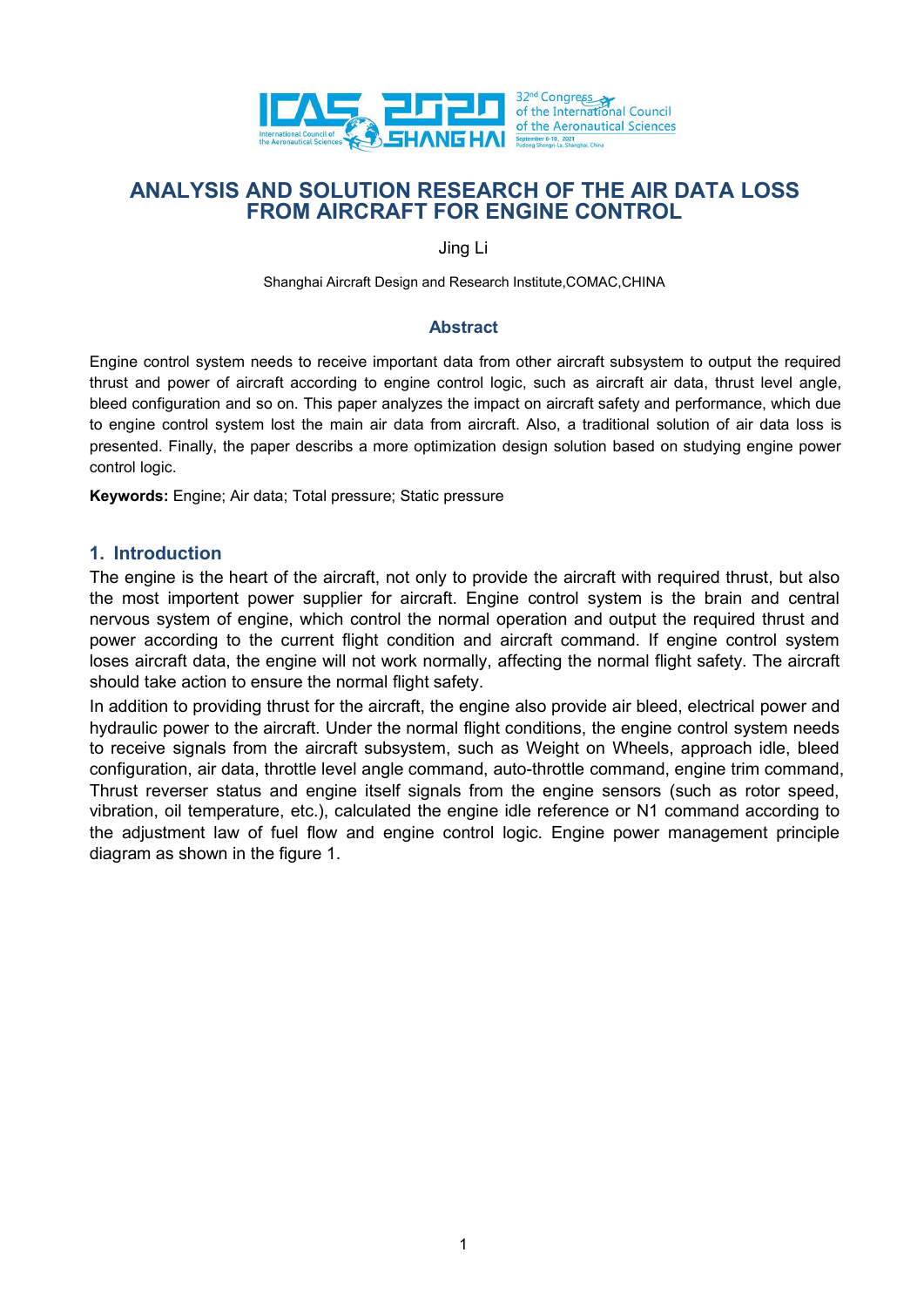

Command Command Command Command Command Command Command Command Command Command Command Command Command Command Command Command Command Command Command Command Command Command Command Command Command Command Command Comman TRA SCHEDARE TRANSFORE THE AIR SCHEDARE TRANSFORE TRANSFORE TRANSFORE TRANSFORE TRANSFORE TRANSFORE TRANSFORE TRANSFORE TRANSFORE TRANSFORE TRANSFORE TRANSFORE TRANSFORE TRANSFORE TRANSFORE TRANSFORE TRANSFORE TRANSFORE TR THE PROFICE THE CONDITION THE CONDITION THE CONDITION THE CONDITION THE CONDITION THE CONDITION THE CONDITION THE CONDITION THE CONDITION THE CONDITION THE CONDITION THE CONDITION THE CONDITION THE CONDITION THE CONDITION FRA SCHEDVILE<br>
THE ROLLE TOWER TOWERT THE TRANSIS THE CHAIRMON TRANSIS THE CHAIRMON TRANSIS THE CHAIRMON TRANSIS THE CHAIRMON TRANSIS THE CHAIRMON TRANSIS THE CHAIRMON TRANSIS THE CHAIRMON TRANSIS THE CHAIRMON TRANSIS THE Throut Eventual Transmitter on the above airclaim of the above airclaim of the above and the above airclaim of the above airclaim of the above airclaim of the above airclaim of the above airclaim of the above and the engi The engine power is many interesting the correction speed of the engine power is mainly divided into two parts, one is the aircraft extraction power, and the other is the engine thrust. The main influencing factors of air FREE PROFIT THE CHINE THE CHINE THE CHINE THE CHINE THE CHINE THE CHINE THE CHINE THE CHINE THE CHINE THE CHINE CHINE THE CHINE CHINE CHINE CHINE CHINE CHINE CHINE CHINE CHINE CHINE CHINE CHINE CHINE CHINE CHINE CHINE CHIN The engine power is many interest in the constrained in the constrained in the engine power is mainly divided into two parts, one is the aircraft extraction power, and the engine through the main influencing factors of ai The engine power is mainly divided into the particulate air of the engine power is mainly divided into the particulate into the engine power is mainly divided into the particular of air and the particular power requiremen The engine power many interference in the through the tempthe control is the matter of the threat term of the engine power is mainly divided into two parts, one is the aircraft extraction power, and the other is the engin **Example 1.** Engine power management principle diagram.<br>
The engine power is mainly divided into two parts, one is the aircraft extraction power, and the other is the propries mainly divided into two parts, one is the air Figure 1 – Engine power management principle diagram.<br>
Or the signer that main influencing factors of sinceraft power requirement of aircraft electrical system and the hydraulic power requirement of aircraft decritical sys The engine power is mail to Engine power mangement principle diagram.<br>The engine bower is mainly divided into two parts, one is the aircraft extraction power, and the other is the engine thrust. The main influencing facto The engine power is mainly divided into two parts, one is the aircraft extraction power, and the selectrical power requirement of aircraft electrical system and the hydraulic power requirement of aircraft electrical system other is the engine thurst. The main influencing factors of aircraft power extraction are the electrical system, however the main factors that affect the thrust performance of the engine are power requirement of aircraft e power requirement of aircraft electrical system and the hydralic power requirement of aircraft electrical system, however the main factors that affect the thrust performance of the engine are aircraft altitude, expeed, tem nyrature system, nowever ine main factors mat ariset ine intust performance of the eigine are<br>narcraft altitude, speed, temperature, humidity, air bled configuration and thrust level angle<br>command. In the whole flight enve arcerar and speed, remperature, numurity, air beed cominguraton and trust level angles command. In the whole flight envelope, FADEC that is engine controller calculates the altitude, temperature and speed of the aircraft b comman. In the whole flught envelope, FADEC that is engine controller calculates the altitude, contanting the physical temperature and speed of the aircraft by receiving the toll pressure, static pressure, total temperatur temperature and speed of the aircraft air data controller the basis pressure, static pressure, that be ally controller controller controller the preserving the plict's command by receiving Thrust level angle; calculating e remerature. Mach number and other parameters of the aircraft, knowing the plict's command by<br>receiving Thrust level angle; calculating extraction power requirement by receiving the air bleed<br>configuration. Based on the abo recoiving Thrust level angle; calculating extraction power requirement by receiving the air bleed<br>configuration. Based on the above aircraft input parameters, according to the engine control logic<br>to calculate the engine c

configuration. Based on the above aircraft input parameters, according to the engine<br>to calculate the engine correction speed N1. Aircraft altitude, temperature and speed<br>calculated by the aircraft total pressure (PT2), st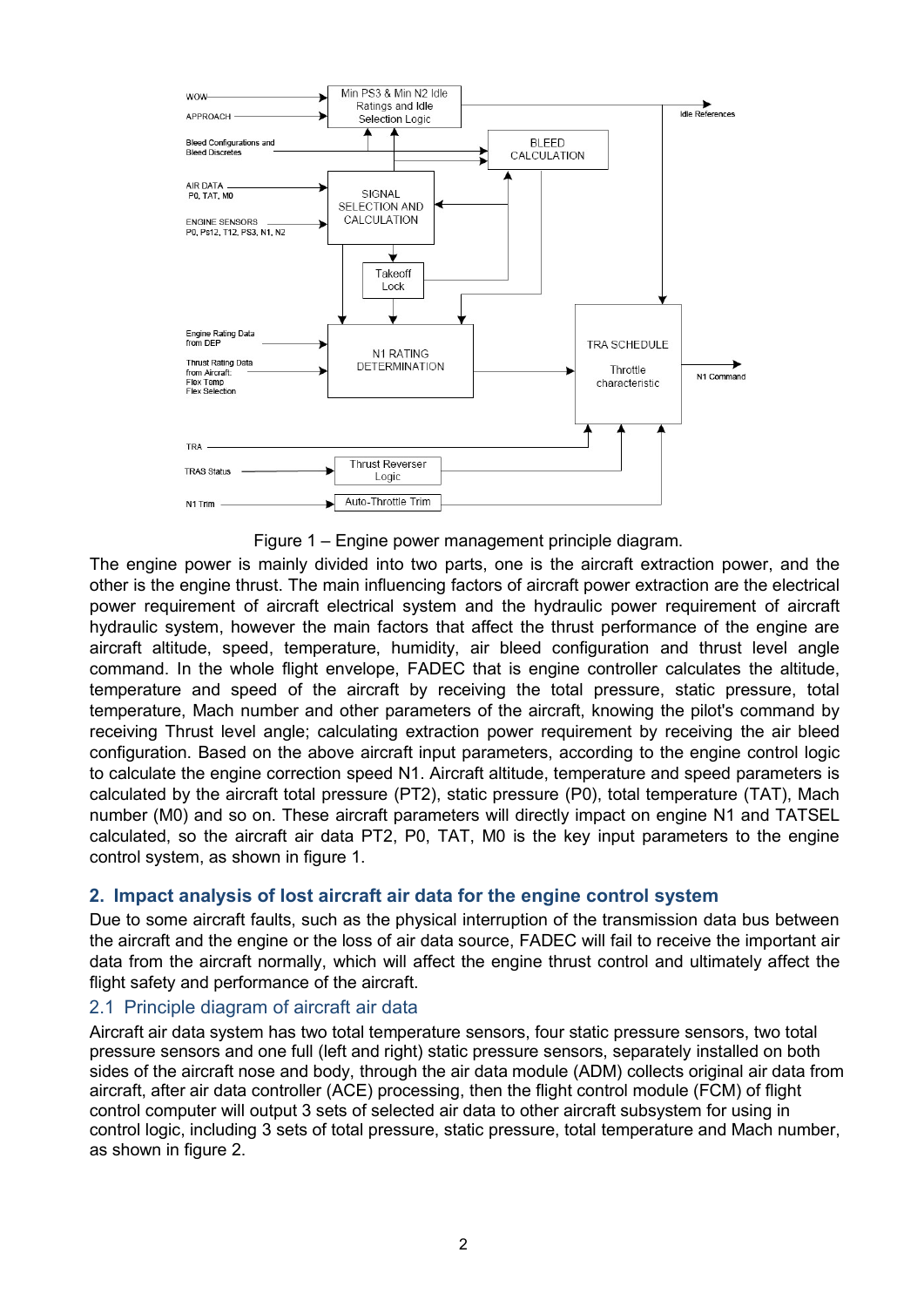



- 
- 
- 
- 

The air data form the aircraft is used to calculate the N1 command and the total temperature<br>
The air data from the aircraft is used to calculate the N1 command and the total temperature<br>
The air data from the aircraft is **Example the current fluid condition of the current fluid condition of the aircraft altitude, the current fluid condition of the aircraft, including the aircraft, including the aircraft altitude, the Mach number of the ai** The air data from the aircraft is used to calculate the Normannial on the total temperature.<br>The current total temperature. The current temperature of the current total temperature. The current output output output the st Figure 1.1 The aircraft air data by the flight safety and the flight same of the signal same of the signal safety and the signal of the signal of the signal of the signal of the signal of the signal of the signal of the s From the air called the sensor data to replace the Normal state of the Normal state in the basic consideration is used to calculate the Normal and the total tensor or speeding sensor signals of the aircraft, plus correspo Figure 2 – Aircraft air data system principle diagram<br>The air data from the aircraft is used to calculate the N1 command and the total<br>TATSEL. Under normal flight conditions, FADEC uses PT2, P0 and TAT signals<br>correspondin File air data from the aircraft are detected for the distinguitary data synthetic and the static members and the back of the engine light conducted the Modicle the Modicle temperature in TATSEL of the engine sensor signals

The air data from the aircraft is used to calculate the N1 commund and the total temperature and the bare N1 commund and the total temperature and TATSEL of the aircraft, plus corresponding sensor signals of the engine its TATSEL. Under normal flight conditions, FADEC uses PT2, P0 and TAT signals of the aircraft, plus<br>corresponding sensor signals of the engine itself to calculate the Mach number and TATSEL of the<br>aircraft, so as to calculate corresponding sensor signals of the engine itself to calculate the Mach number and TATSEL of the<br>aircraft, so as to calculate the modified rotor speed N1 required by thrust control. Specific functions<br>of each aircraft T42: aircraft, so as to calculate the modified rotor speed N1 required by thrust control. Specific functions<br>
(1) aircraft PT2: it is used to calculating aircraft Mach number M0;<br>
(2) aircraft PT2: it is used to calculate the a of each aircraft data are described as follows:<br>
(1) aircraft FT2: it is used to calculating aircraft Mach number M0;<br>
(2) aircraft FT2: it is used to calculate the altitude and Mach number M0 of the aircraft;<br>
(3) aircraf (1) aircraft PT2: it is used for calculating aircraft Mach number M0;<br>
(2) aircraft T-0: it is used to calculate the altitude and Mach number M0 of the aircraft;<br>
(3) aircraft T-0: it is used to calculate the aircraction (2) aircraft P0: it is used to calculate the altitude and Mach number M0 of the aircraft;<br>
(3) aircraft TAT: it is used to calculate the correction factor of correction speed;<br>
(4) aircraft M0: data backup for calculated M (3) aircraft The liest of the cannot be calculated to the control which are the correction speed;<br>
(4) aircraft TAT: it is used to calculate the correction factor of correction speed;<br>
(4) aircraft can alwiss of lost aircr (3) anticiant Mr. This based to calculated the conceluori racion is control system<br>
2.2 Impact analysis of lost aircraft air data for the engine control system<br>
the air data source of the aircraft is lost or the received a (4) ancraft M0: data backup for calculated M0.<br>
2.2 Impact analysis of lost aircraft air data for the engine control system<br>
If the air data source of the aircraft is lost or the received air data is unavailable, FADEC can 2.2 Impact analysis of lost aircraft air data for the engine control system<br>If the air data source of the aircraft is lost or the received air data is unavailable, FADE<br>three air data source of the aircraft is lost or the 2.2 Impact analysis of lost aircraft air data for the engine control system<br>
If the air data source of the aircraft is lost or the received air data is unavailable, PRDEC cannot<br>
know the current flight condition of the ai 2.2. Impect a may issue of the engine to the engine control system of the engine control state of the engine control system. If the engine control step in the engine control of the enterint fight condition of the enterint If the air data source of the eircraft is lost or the received air data is unavailable, FADEC cannot the two the methan is lost of the aircraft, including the aircraft altitude, the Mach number and the current total temper know the current flight condition of the aircraft, including the aircraft altitude, the Mach number and the worrent total temperature. Without these key input parameters, FADEC cannot output the required thrust normally, w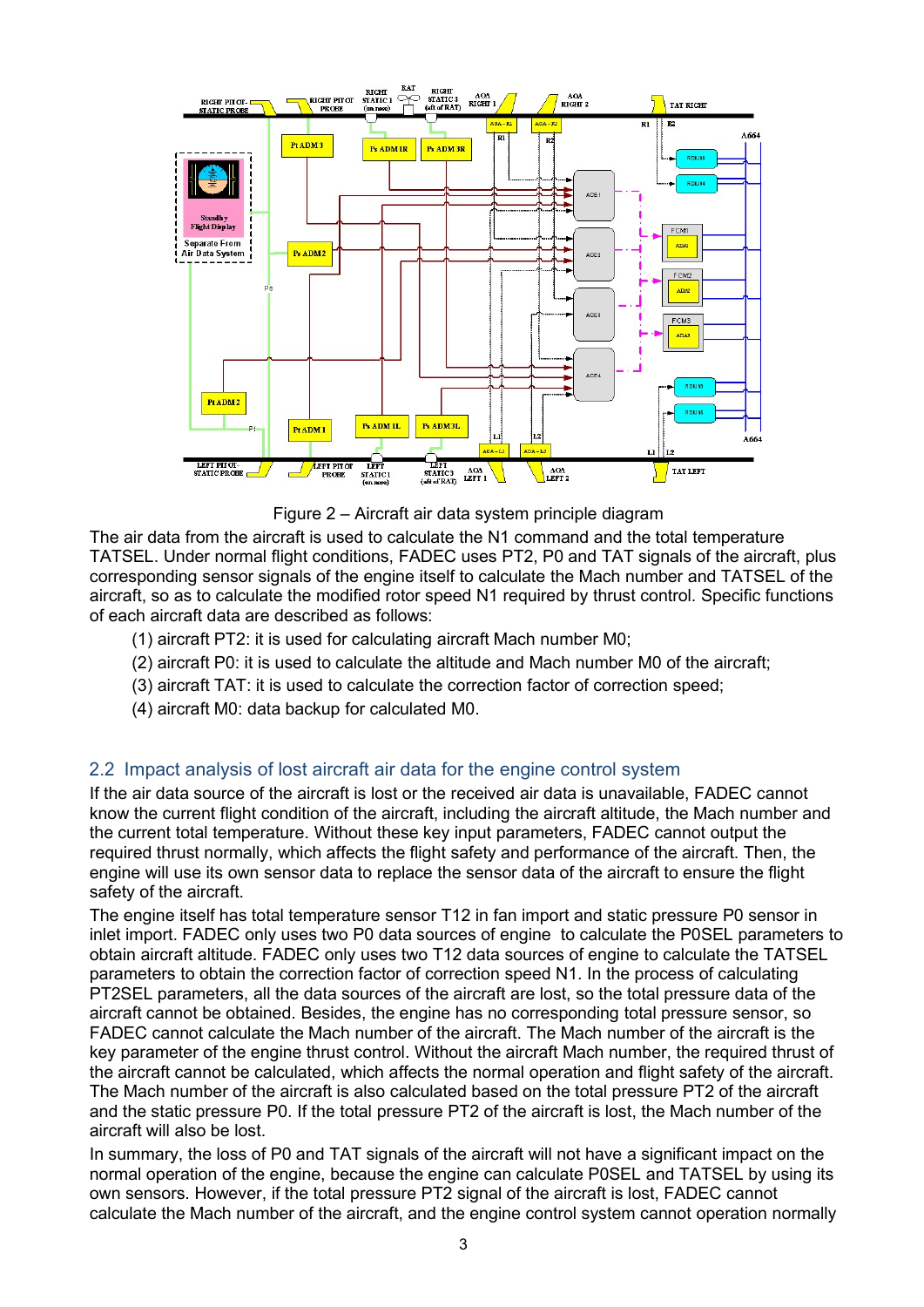INSERT RUNNING TITLE HERE<br>
In and flight safety of the<br>
International control of the state of the state of the state of the state of the state of the state of the state of the state of the state of the state of the state o INSERT RUNNING TITLE HERE<br>to output the aircraft required thrust, which will affect the normal operation and flight safety of the<br>aircraft.<br>In order to ensure the normal operation and flight safety of the aircraft, the air aircraft.

INSERT RUNNING TITLE HERE<br>to output the aircraft required thrust, which will affect the normal operation and flight safety of the<br>aircraft.<br>3. Aircraft air data loss fault solution<br>In order to ensure the normal operation a

INSERT RUNNING TITLE HERE<br>In output the aircraft required thrust, which will affect the normal operation and flight safety of the<br>aircraft.<br>3. Aircraft air data loss fault solution<br>In order to ensure the normal operation a INSERT RUNNING TITLE HERE<br>
in SERT RUNNING TITLE HERE<br>
aircraft.<br>
3. Aircraft air data loss fault solution<br>
In order to ensure the normal operation and flight safety of the aircraft, the aircraft must resolve the<br>
loss fai INSERT RUNNING TITLE HERE<br>
interactional solution<br>
3. Aircraft air data loss fault solution<br>
In order to ensure the normal operation and flight safety of the aircraft, the aircraft must resolve the<br>
loss failure of aircraf INSERT RUNNING TITLE HERE<br>
INSERT RUNNING TITLE HERE<br>
aircraft.<br>
3. Aircraft air data loss fault solution<br>
In order to ensure the normal operation and flight safety of the aircraft, the aircraft must resolve the<br>
In order **INSERT RUNNING TITLE HERE**<br> **INSERT RUNNING TITLE HERE**<br> **according the normal control model model model model model model model model to ensure the normal operation and flight safety of the aircraft, the aircraft must re** INSERT RUNNING TITLE HERE<br>
incraft.<br>
aircraft air data loss fault solution<br>
1. Aircraft air data loss fault solution<br>
In order to ensure the normal operation and flight safety of the aircraft, the aircraft must resolve the INSERT RUNNING TITLE HERE<br>INSERT RUNNING TITLE HERE<br>aircraft.<br>3. Aircraft air data loss fault solution<br>In order to ensure the normal operation and flight safety of the aircraft, the aircraft must resolve the<br>loss fallure o **INSERT RUNNING TITLE HERE**<br> **INSERT RUNNING TITLE HERE**<br> **3. Aircraft air data loss fault solution**<br> **3. Aircraft air data loss fault solution**<br>
In order to ensure the normal operation and flight safety of the aircraft mu INSERT RUNNING TIT<br>
INSERT RUNNING TIT<br>
interaft.<br>
3. Aircraft air data loss fault solution<br>
In order to ensure the normal operation and flight safety of the aircraft, the aircraft must reso<br>
loss failure of aircraft total **INSERT RUNNING TITLE HERE**<br>
INSERT RUNNING TITLE HERE<br>
aircraft air data loss fault solution<br>
In order to ensure the normal operation and flight safety of the<br>
In order to ensure the normal operation and flight safety of

**INSERT RUNNING TITLE HERE**<br>
INSERT RUNNING TITLE HERE<br>
aircraft air data loss fault solution<br>
1. A Aircraft air data loss fault solution<br>
In order to ensure the normal operation and flight safety of the aircraft, the airc **INSERT RUNNING TITLE HERE**<br> **INSERT RUNNING TITLE HERE**<br>
aircraft.<br> **3.** Aircraft air data loss fault solution<br>
In order to ensure the normal operation and flight safety of the aircraft, the aircraft must resolve the<br>
In **INSERT RUNNING TITLE HERE**<br>
incraft.<br>
aircraft air data loss fault solution<br>
1). Aircraft air data loss fault solution<br>
In order to ensure the normal operation and flight safety of the aircraft, the aircraft must resolve IN SERT RUNNING TITLE HERE<br>aircraft.<br>aircraft.<br>aircraft air data loss fault solution<br>In order to ensure the normal operation and flight safety of the aircraft, the aircraft must resolve the<br>loss fallure of aircraft total p to output the aircraft required thrust, which will affect the normal operation and flight safety of the aircraft.<br>
3. Aircraft air data loss fault solution<br>
10. Octo ensure the normal operation and flight safety of the air to culput the aircraft required thrust, which will affect the normal operation and flight safety of the aircraft.<br>
3. Aircraft air data loss fault solution<br>
In order to ensure the normal operation and flight safety of the aircraft.<br>
and Arcraft air data loss fault solution<br>
and morder to ensure the normal operation and flight safety of the aircraft, the aircraft must resolve the<br>
loss fallure of aircraft total pressure PT2 data.<br>
In A tradi 3. Aircraft air data loss fault solution<br>In order to ensure the normal operation and flight safety of the aircraft, the aircraft must resolve the<br>loss failure of aircraft total persure PT2 data.<br>3.1 A traditional solution or extreme that the restricted pressume of the engine is the and the moment of the and the engine of an A hardictional solution – engine alternate control mode<br>and the endirect of and the more proposed and flight safety of mouse to ensure the intraction and person and the matter of the aircrain, the anti-must resolve the first at fit the aircrain to be the matter of the acceleration - engine alternate control mode<br>output according to the nor box and the mother and the more in the active of the modified based on the engine power<br>and 3.1 A traditional solution -- engine alternate control system cannot control the engine power<br>or the air data from the aircraft is 3. The autothal solution the engine and the aircraft, the digital and the engine control with the aircraft is lost, the engine control system cannot control the engine power output according to the normal contoto mode. In If the aircraft. Text is engine control is yellowed the engine power control is the model of the model that its lost, the engine power control the engine power the flight safety of the aircraft, the engine will enter the a outly a coording to the normal control mode. In order to make the engine operation normally y capacity the negine seas the engine operation normally or engine the flight calce. In order to make the engine operation normall ensiate the light salety of the alternate the model in the engine we mean that the engine alternate control mode. When the engine control mode with engine alternate control mode of the engine control by stem the engine con ensure to the engine and the aircraft and control in the finith control mode, the ingit care and the engine of the engine of the engine control mode, the ingit care the engine control mode, the engine control mode. The eng of une regine control system team cand manually of automatically ungger the engine alternate control node, the engine control modes is offerent between the engine normal control mode and the engine alternate control modes engine animate comunimous.<br>Engine animate control bagic is different between the engine normal control mode and the engine alternate<br>control mode, the engine alternate control mode is only use engine sensors and assuming m control mode, the engine alternate control mode is only use engine sensors and assuming model<br>of engine control) parameters, so the engine alternate control mode is the larger error power control<br>mode and the engine thust of engine control parameters, so the engine alternate control mode is the larger error power control<br>mode and the engine thrust is inconsistent between left engine and right engine. The engine itself<br>sensors mainly include mode and the engine thrust is inconsistent between left engine and right engine. The engine istatic pressure at the engine istated by and the total fan import temperature (T12). The assumed Mach number model of the engine sensors mainty include the static pressure at the engine inlet in mod (P0) and the total fan import<br>temperature (T12). The assumed Mach number model of the engine is used to estimate the Mach<br>number of the aircraft. TATSEL temperature (1712). The assumed Mach number model of the engine is used to estimate the Mach methomology any engine is used to stimate the Mach the morection factor N1 is obtained, which calculated the main engine control number of the arcraft. TATSEL is only calculated by using two engine sensors of 112, and<br>the correction factor N1 is obtained, which calculated the main engine control parameter —<br>modified N1 speed. Since the calculated Ma the correction factor TN is to bialaried, which calculated the main engine control parameter ——<br>model of the engine and the assumed Mach number in seasure on the assumed engine model,<br>model of the engine and the assumed Ma

If all three sets of total pressure PT2 data of the arizeral are lost or all are unavailable, FADEC can<br>use the two static pressure sensors are inlet static pressure sensor and fan inlet static pressure sensor, in the exis

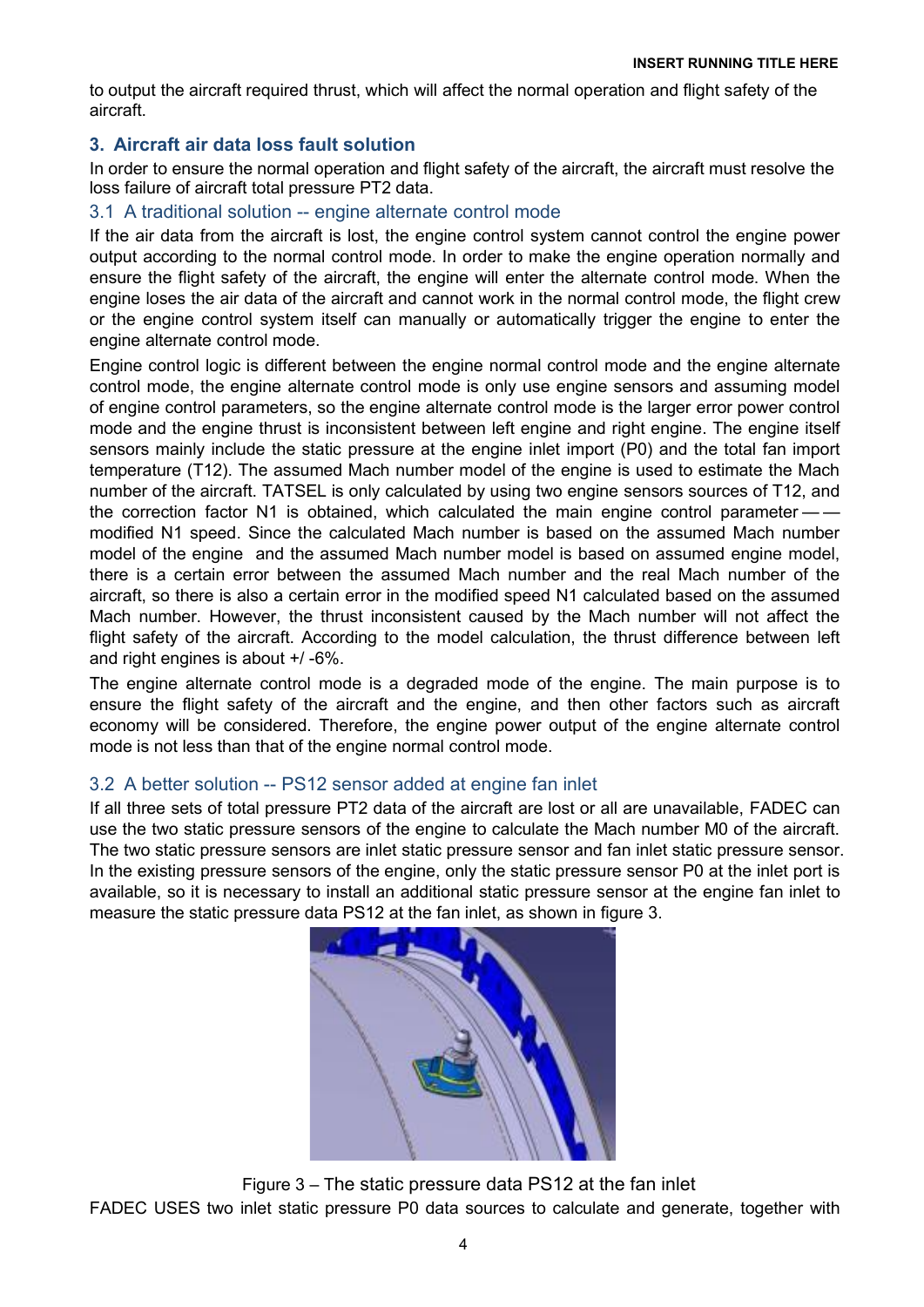the collected static pressure data of fan inlet, and takes the ratio as a variable parameter to<br>calculate the aircraft according to formula 1, which is as follows:<br> $PT2 = P0SEL * F(\frac{PS12}{P0SEL}, N1K12)$  (1)<br>Where is the N1 correctio the collected static pressure data of fan inlet, and takes the ratio as a variable parameter to<br>calculate the aircraft according to formula 1, which is as follows:<br> $PT2 = P0SEL * F(\frac{PS12}{P0SEL}, N1K12)$  (1)<br>Where is the N1 correctio

$$
PT2 = POSEL \ast F(\frac{PS12}{POSEL}, N1K12)
$$
\n<sup>(1)</sup>

the collected static pressure data of fan inlet, and takes the ratio as a variable parameter to<br>calculate the aircraft according to formula 1, which is as follows:<br> $PT2 = P0SEL * F(\frac{PS12}{P0SEL}, N1K12)$  (1)<br>Where is the N1 correctio the collected static pressure data of fan inlet, and takes the ratio as a variable parameter to<br>calculate the aircraft according to formula 1, which is as follows:<br> $PT2 = POSEL * F(\frac{PS12}{POSEL}, N1K12)$  (1)<br>Where is the N1 correction the collected static pressure data of fan inlet, and takes the ratio as a variable parameter to<br>calculate the aircraft according to formula 1, which is as follows:<br> $PT2 = POSEL * F(\frac{PS12}{POSEL}, N1K12)$  (1)<br>Where is the N1 correction the collected static pressure data of fan inlet, and takes the ratio as a variable parameter to<br>calculate the aircraft according to formula 1, which is as follows:<br> $PT2 = POSEL * F(\frac{PS12}{POSEL}, N1K12)$  (1)<br>Where is the N1 correction the collected static pressure data of fan inlet, and takes the ratio as a variable parameter to<br>calculate the aircraft according to formula 1, which is as follows:<br> $PT2 = POSEL * F(\frac{PS12}{POSEL}, N1K12)$  (1)<br>Where is the N1 correction the collected static pressure data of fan inlet, and takes the ratio as a variable parameter to<br>calculate the aircraft according to formula 1, which is as follows:<br> $PT2 = P0SEL * F(\frac{PS12}{P0SEL}, N1K12)$  (1)<br>Where is the N1 correct the collected static pressure data of fan inlet, and takes the ratio as a variable parameter to<br>calculate the aircraft according to formula 1, which is as follows:<br>  $PT2 = POSEL * F(\frac{PS12}{P0SEL}; N1K12)$  (1)<br>
Where is the N1 correc the collected static pressure data of fan inlet, and takes the ratio as a variable parameter to<br>calculate the aircraft according to formula 1, which is as follows:<br>  $PT2 = POSEL*F(\frac{PS12}{POSEL}, N1K12)$  (1)<br>
Where is the N1 correct the collected static pressure data of fan inlet, and takes the ratio as a variable parameter to calculate the aircraft according to formula 1, which is as follows:<br>  $PT2 = POSEL * F(\frac{PS12}{P0SEL}^*)/N1K12)$  (1)<br>
Where is the N1 corr



$$
M0 = \sqrt{\frac{2}{\gamma - 1} \left[ \left( \frac{PT2}{POSEL} \right)^{\frac{\gamma - 1}{\gamma}} - 1 \right]}
$$
 (2)

**EXECUTE AT A THE SET ALCT AT A THE SET ALCT AND THE SET AND CONDUCT AND THE SET AND CONDUCT AND SET AND CONDUCT AND SET AND CONDUCT AND SET AND CONDUCT AND SET AND CONTROLLED THE SET AND CONTROLLED THE SET AND CONTROLLED** Figure 4 -  $\frac{PS12/POSEL}{POSEL}$ <br>
Figure 4 -  $\frac{PS12}{POSEL}$  curve<br>
When FADEC is calculated, the Mach number M0 can be calculated according to formula 2, which<br>
is as follows:<br>  $M0 = \frac{2}{\sqrt{7}-1} \left[ \frac{PT2}{(POSEL)} \right]^{\frac{r-1}{r}} - 1$  (2) **PERTURE AIRT THE SET ASSET ASSET ASSET ASSET ASSET AND MIKE A CONSET AND RELATED ASSET AND RELATED AND RELATED AND RELATED AND RELATED AND PROFECT AND PROPERTIES (2) PRESS When both PSi and PSi are PSi.**  $\gamma = 1.4$ **<br>
PSI wh VALUE THEST WARE THEST WARE THEST WARE THEST WARE THEST WARE INTO THE SET AND ALL AND THEST AUTOMOTED THEST AUTOMOTED THEST AUTOMOTED THEST AND CONSIDENT THE PS12 hydrostatic sensor does not require the pilot to do anyth Example 19**<br> **Example 1998**<br> **Example 1998**<br> **Example 1998**<br> **Example 1998**<br> **Example 1998**<br> **Example 1999**<br> **Example 1999**<br> **Example 1999**<br> **Example 1999**<br> **Example 1999**<br> **Example 1999**<br> **Example 1999**<br> **Example 1999**<br> **Example 19** MIK12<br>
Figure 4 –  $\frac{PS12}{P0SEL}$  curve<br>
is as follows:<br>
is as follows:<br>
is as follows:<br>  $MO = \sqrt{\frac{2}{\gamma - 1} \left( \left( \frac{PT2}{P0SEL} \right)^{\frac{P}{\gamma}} - 1 \right)}$  (2)<br>
Psi when both Psi and Psi are Psi,  $\gamma = 1.4$ <br>
The PS12 hydrosta Figure 4 –  $\frac{PS12}{POSEL}$  curve<br>
is as follows:<br>
is as follows:<br>
is as follows:<br>  $MO = \sqrt{\frac{2}{\gamma - 1}} \left( \frac{PT2}{POSEL} \right)^{\frac{\gamma - 1}{\gamma}} - 1 \right)$  (2)<br>
Psi when both Psi and Psi are Psi,  $\gamma = 1.4$ <br>
The PS12 hydrostatic sensor does not r Figure  $4 - \frac{PS12}{POSEL}$  curve<br>
sa s follows:<br>
is as follows:<br>  $MO = \frac{2}{\sqrt{7-1}} \left( \frac{PT2}{POSEL} \right)^{\frac{N-1}{2}} - 1$  (2)<br>
Psi when both Psi and Psi are Psi  $\frac{N-1.4}{\sqrt{7-1}}$ <br>
The PS12 hydrostatic sensor does not require the pilot t Figure 4 -  $\frac{F_{\text{I}}}{P0SEL}$  curve<br>
is as follows:<br>
is as follows:<br>  $M0 = \sqrt{\frac{2}{\sqrt{1-1}}} \left( \frac{PT2}{P0SEL} \right)^{\frac{\gamma-1}{\gamma}} - 1 \right)$  (2)<br>
Psi when both Psi and Psi are Psi,  $\gamma = 1.4$ <br>
The PS12 hydrostatic sensor does not require the When FADEC is calculated, the Mach number M0 can be calculated according to formula 2, which<br>
is as follows:<br>  $MO = \sqrt{\frac{2}{\gamma - 1} \left[ \left( \frac{PT2}{P0SEL} \right)^{\frac{2^2}{\gamma}} - 1} \right]}$  (2)<br>
Psi when both Psi and Psi are Psi.  $\gamma = 1.4$ <br>
The P when FADEC is calculated, the mach number MU can be calculated according to formula 2, which<br>
is as follows:<br>
The PS12 hydrostatic sensor does not require the pilot to do anything if the engine losses<br>
The PS12 hydrostati **Example 1.1**  $M0 = \sqrt{\frac{P}{P}}$   $\left(\frac{P}{P}$   $\frac{Y}{Z}$   $\right)$   $\left(\frac{P}{T}$   $\right)$   $\left(\frac{P}{T}$  (2)  $\frac{Y}{Z}$  The PS12 hydrostatic sensor does not require the pilot to do anything if the engine losses and the pilot of the pilot of **EXECTS** When both Psi and Psi are Psi,  $X = 1.4$ <br>The PS12 hydrostatic sensor does not require the pilot to do anything if the engine loses<br>atmospheric data, so there is no need to design the engine backup control mode swi **EXECT**<br> **The PS12 hydrostatic sensor does not require the pliot to do anything if the engine losses<br>
atmospheric data, so there is no need to design the engine backup control mode switch in the<br>
accokplit. Under normal c** Psi when both Psi and Psi are Psi.  $Y = 1.4$ <br>The PS12 hydrostatic sensor does not require the pilot to do anything if the engine loses<br>atmospheric data, so there is no need to design the engine backup control mode switch i Psi when both Psi and Psi are Psi  $\frac{1}{\sqrt{1.21}}$ <br>The PS12 hydrostatic sensor does not require the pilot to do anything if the engine losses<br>atmospheric data, so there is no need to design the engine backup control mode s Psi when both Psi and Psi are Psi.  $r = 1.4$ <br>The PS12 hydrostatic sensor does not require the pilot to do anything if the engine losse<br>atmospheric data, so there is no need to design the engine backup control mode switch i calculation, the PS12 static pressure sensor will cause the difference in thrust between the left and